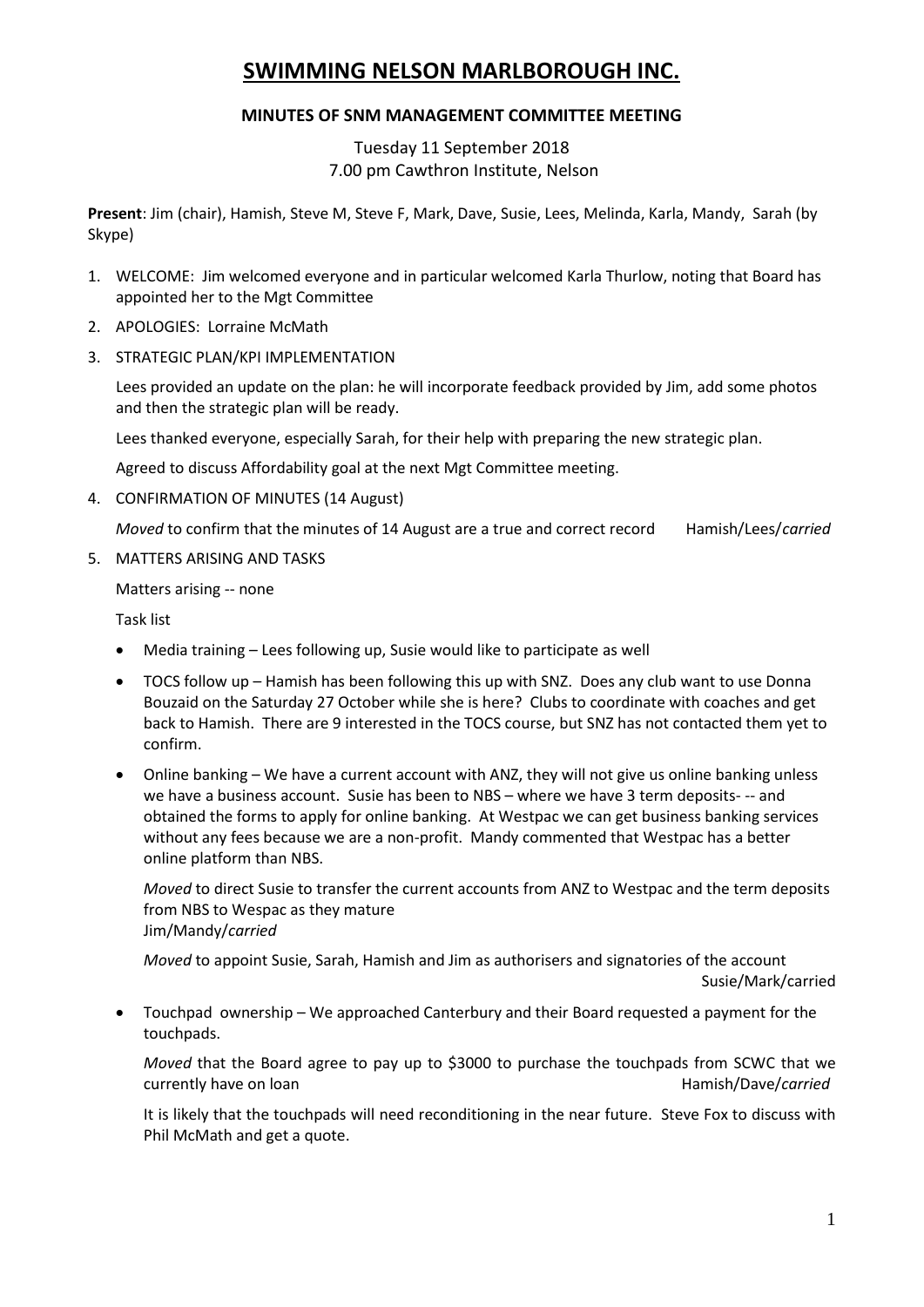The touchpads will reside in Marlborough but will be available, on request, for any other meet in the region. The requesting club will need to organise transport. The Committee has already authorised Blenheim to signwrite the touchpads with sponsors' logos etc.

Wendy Fryer Trophy – Hamish to purchase a mini cup to award to Sierra Thomas.

6. SECRETARY REPORT –

Moved to receive the Secretary report Jim/Hamish/carried

## 7. TREASURER REPORT

Susie distributed the bank reconciliation, noting that we have a healthy bank balance.

The Finance Committee has approved the following payments:

Name Plate Engravers (Ton Bolton trophy) \$472.50 Embroideme (pockets for awards) \$112.70 Stadium 2000 (SISSS Champs Pool Hire) \$724.50 Stadium 2000 (SNM SC Champs Pool Hire) \$4812.75 Sport Tasman (AGM Room Hire) \$71.88 Blenheim Swim Club (SNM SC Catering) \$327.63 Blenheim Swim Club (SISS Programme Printing} \$58.05 Lindie Nelson (AGM Food and Printing) \$112.70

*Moved* to note the above payments Susie/Jim/*carried* Susie/Jim/*carried* 

8. REGISTRAR REPORT/MEETS MANAGEMENT

Jim has distributed his report

• Calendar meeting - 23 September

*Moved* to amend the swim calendar by changing the date for the NSSC Club Champs to Friday 30 November & Saturday 1 December Jim/Dave/*carried*

| Moved to authorise Lindie to purchase food for calendar meeting | Jim/Susie/carried |
|-----------------------------------------------------------------|-------------------|
|-----------------------------------------------------------------|-------------------|

Flier for C&T meet – defer to next Mgt Committee meeting

Provide any feedback and suggestions to Jim beforehand

Flier for NM LC meet

Various Issues were discussed as per Jim's report. Jim will bring back revised flier for long course champs.

*Moved* to confirm the following new records and approve the Registrar's report

# **SI Champs 24-26 August 2018**

| 100 Free       | SC        | 13   | F | 1:00.80 | <b>Isabella Thurlow</b> | <b>TASNM</b> |
|----------------|-----------|------|---|---------|-------------------------|--------------|
| 200 Free       | <b>SC</b> | 15   | F | 2:09.87 | Sierra Thomas           | <b>TASNM</b> |
| 800 Free       | SC        | 15   | F | 9:03.11 | Sierra Thomas           | <b>TASNM</b> |
| 100 Back       | <b>SC</b> | 15   | F | 1:05.46 | <b>Bree Anderson</b>    | <b>NLSNM</b> |
| 200 Back       | <b>SC</b> | 15   | F | 2:19.72 | <b>Bree Anderson</b>    | <b>NLSNM</b> |
| 200 IM         | <b>SC</b> | 15   | F | 2:21.37 | <b>Bree Anderson</b>    | <b>NLSNM</b> |
| 400 IM         | <b>SC</b> | 15   | F | 5:03.91 | <b>Bree Anderson</b>    | <b>NLSNM</b> |
| <b>200 Fly</b> | SC        | 16   | F | 2:24.21 | Ruby-Lou Stuart         | <b>NLSNM</b> |
| 400 IM         | <b>SC</b> | 16   | F | 5:13.30 | Ruby-Lou Stuart         | <b>NLSNM</b> |
| 200 Back       | SC        | Open | F | 2:19.72 | <b>Bree Anderson</b>    | <b>NLSNM</b> |
| 200 Fly        | SC        | Open | F | 2:24.21 | Ruby-Lou Stuart         | <b>NLSNM</b> |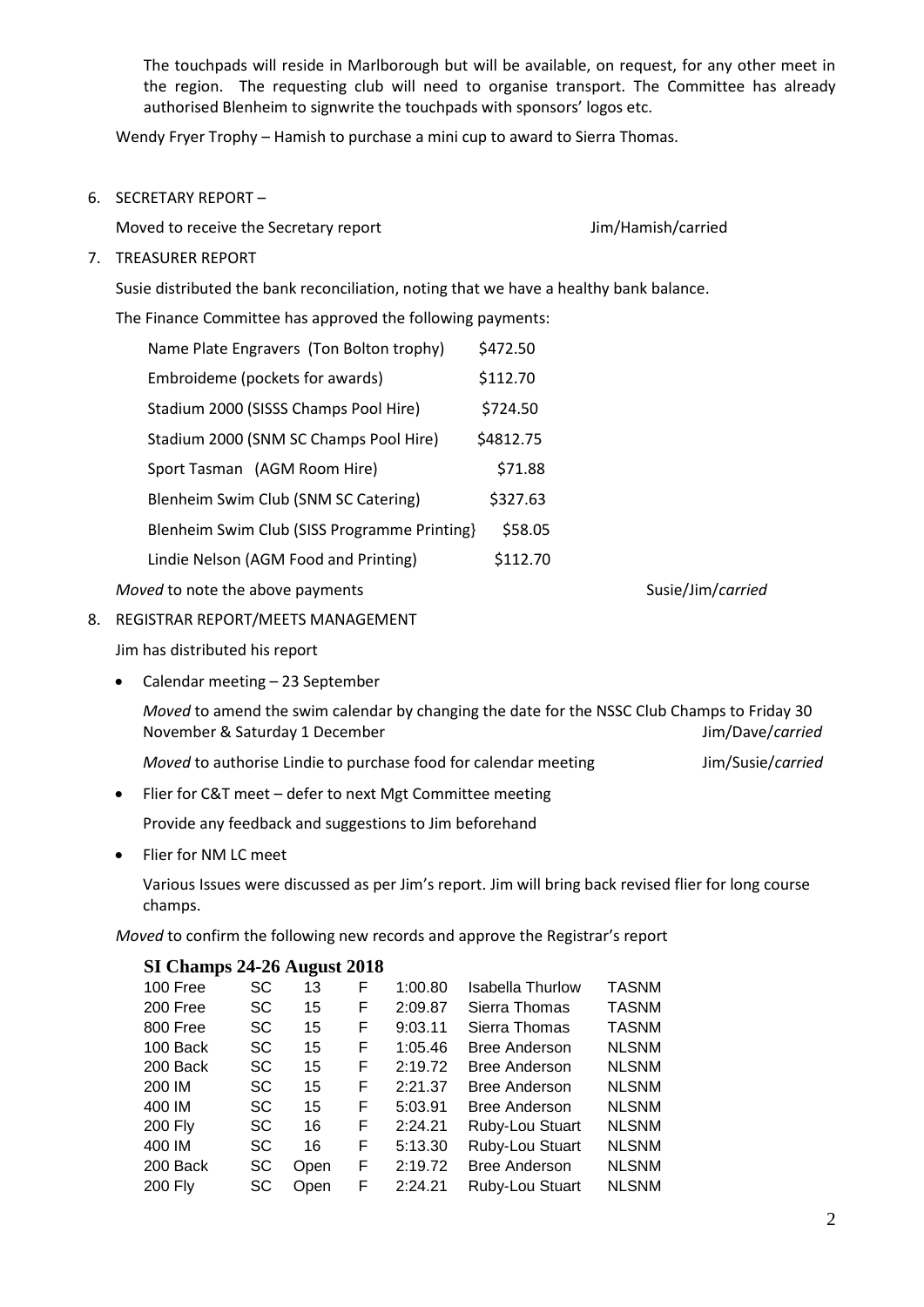| 200 IM | SC Open | $\mathsf{F}$ | 2:21.37 Bree Anderson           | <b>NLSNM</b> |
|--------|---------|--------------|---------------------------------|--------------|
| 400 IM |         |              | SC Open F 5:03.91 Bree Anderson | <b>NLSNM</b> |

# **Tasman SC Spring Challenge 1 September 2018**

| 1500 Free SC 12 |  |  | M 18:25.48 Mathew Peacock NLSNM |              |
|-----------------|--|--|---------------------------------|--------------|
| 800 Free        |  |  | SC 14 M 9:02.75 Alec Swan       | <b>TASNM</b> |

Jim/Steve M/carried

### 9. PUBLICITY/COMMUNICATION REPORT

No report. Mark will prepare a media release for SI Champs. Last media release was only picked up by Nelson App.

## 10. FUNDING REPORT

Melinda advised that she will be standing down from doing funding. There is nothing currently in progress.

#### 11. SNZ LIAISON REPORT

Jim attended SNZ Administrators teleconference. Highlights:

- SNZ have hired a new event manager
- Proposed moving to ribbons rather than medals for Junior Festival but receiving lots of negative comment about this.
- SNZ considering putting XL8 calculator on their database.

#### 12. TECHNICAL

Jim noted that he will talk to Stephen Fryer and Kirsty Rukuwai about whether they wish to remain on the Technical Committee, and report back.

#### 13. COACHING REPORT

No report – Mark noted that he gets no responses from coaches.

## 14. GENERAL BUSINESS

- Club updates
	- o NSSC still working with HSS who are putting together a pool subcommittee. Club will not have access to the whole pool so will continue swimming at Riverside as well as Hampden over the summer. Glen has taken over the swim school at HSS.
	- o Tasman Allan will be stepping down as coach in one month. CLM now advertising the position. Pool re-tiling is postponed due to lack of contractors. Work has to be done during the summer to avoid disruption to club training and underwater hockey in winter.
	- o Hamish and Lees to talk to TDC about the critical timing issue regarding re-tiling.
	- o Waimea meet this weekend will not be an approved meet due to shortage of officials. Waimea will let swimmers know.
	- $\circ$  Blenheim no further updates.
	- Nelson Sports Awards

Sport Tasman is inviting nominations for awards. This will be left to clubs.

12/U Swim Suit Policy (Hamish)

Hamish provided an update. Otago, Southland and Canterbury have all adopted the same rule – ie ban on technical swimsuits for 12 years and under as of 1 January 2019. Basically, anything that is bonded in banned. Hamish noted that he supports the ban – it is an important affordability issue.